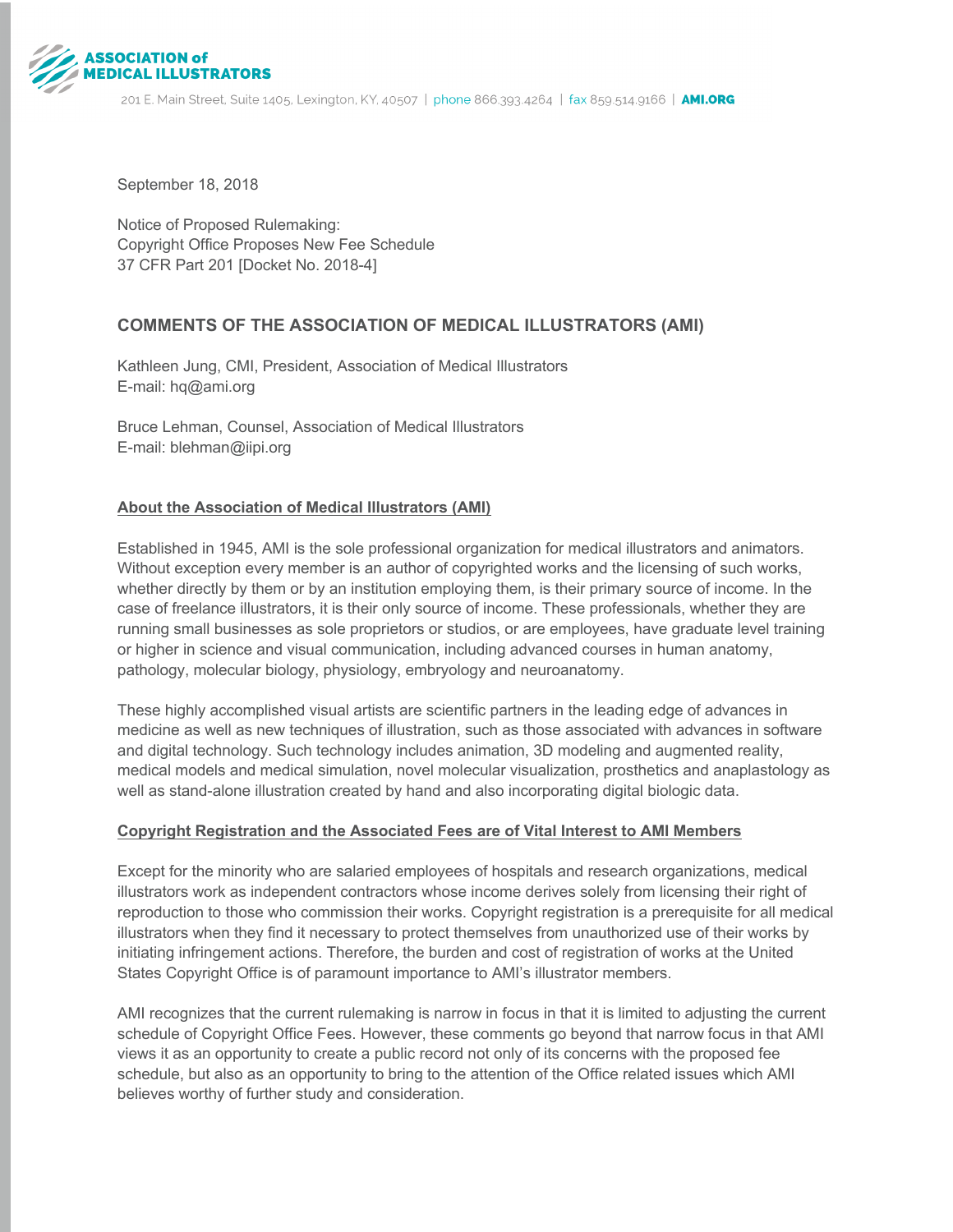#### **The Booz Allen Hamilton Report is Not Credible**

The fee schedule set forth in May 24, 2018 Federal Register Notice is based on the *2017 Fee Study Report* prepared for the Copyright Office by the consulting firm, Booz Allen Hamilton. First among the "fee setting objectives" set forth in the study is a description of the value of registration to the Library of Congress. Section 2.1 in the report states:

"Because of the copyright registration system, the Library of Congress can collect books, movies and other items it would otherwise have to purchase…. Without the copyright system, the Library would have had to purchase these millions of dollars' worth of material on their own."

AMI believes that any report based on the above quoted "fee setting" objective is inherently flawed; therefore, its recommendations lack credibility. The nation's founders made no mention of saving money for a national library when they authorized Congress to grant exclusive rights to authors and inventors in clause 8 of section 8 of its powers as enumerated in the Constitution. The Congress's power to collect taxes to fund government activities is found in section clause 1 of section 8 and has no relationship to the Copyright Clause. That funding the collections of the Library of Congress should be listed as the first justification for registration fees and deposits imposed on authors attests to the inherent bias of Booz Allen Hamilton's work. Clearly, the author had vested interest in perpetuating this misunderstanding of the constitutional scheme underlying the law. The Report's bias points to the need for an independent Copyright Office that serves the interests of U.S. copyright owners not the Library of Congress.

## **Authors Should Not Have to Pay for Examinations of Applications or Databases Created for Searches**

At least half or more of the Copyright Office budget is spent on "examinations" of applications for registration. Section 410 (a) of the Copyright Act states that the Register of Copyrights can issue a certificate of registration upon a determination that "the material deposited constitutes copyrightable subject matter and that the other legal and formal requirements have been met." This statutory mandate is the basis for the examination function.

In contrast to patents, a valid copyright subsists from the initial fixation of a work of authorship in a tangible medium of expression. Therefore, examination is unnecessary to confer exclusive rights to the author. As the statute recognizes, examination only relates to *registration*. While examination is inherent in the patent system, it has little practical utility in the copyright system. For the most part, it simply is a way to assure that works that are more appropriate to patent or trademark protection or are entitled to no protection at all are weeded out and not included in the registry. No other country in the world has found this limited utility to justify the costs of an examination bureaucracy.

AMI would prefer that the United States join the rest of the world in abandoning all formalities that impede its members' ability to inexpensively enjoy the benefits of their exclusive rights. To the extent that any individual or entity attempts to bring an infringement action based on non-copyrightable subject matter, the issue can easily be dealt with upon a summary judgment determination of the District Court. And, that is already the case, since an infringement action can still be initiated even if the Office refuses registration of an application. All that is required to get into court is having tried to register. In such cases, which are very rare, the court will make the copyrightable subject matter determination anyway.

AMI recognizes that the financial burden the examination function imposes on the Copyright Office is the result of a statutory mandate and is not subject to the discretion of the Register. However, that does not mean that the examination function should be supported by fees imposed on authors. If Congress elects to impose the burden of examination on the Copyright Office, that function should be supported by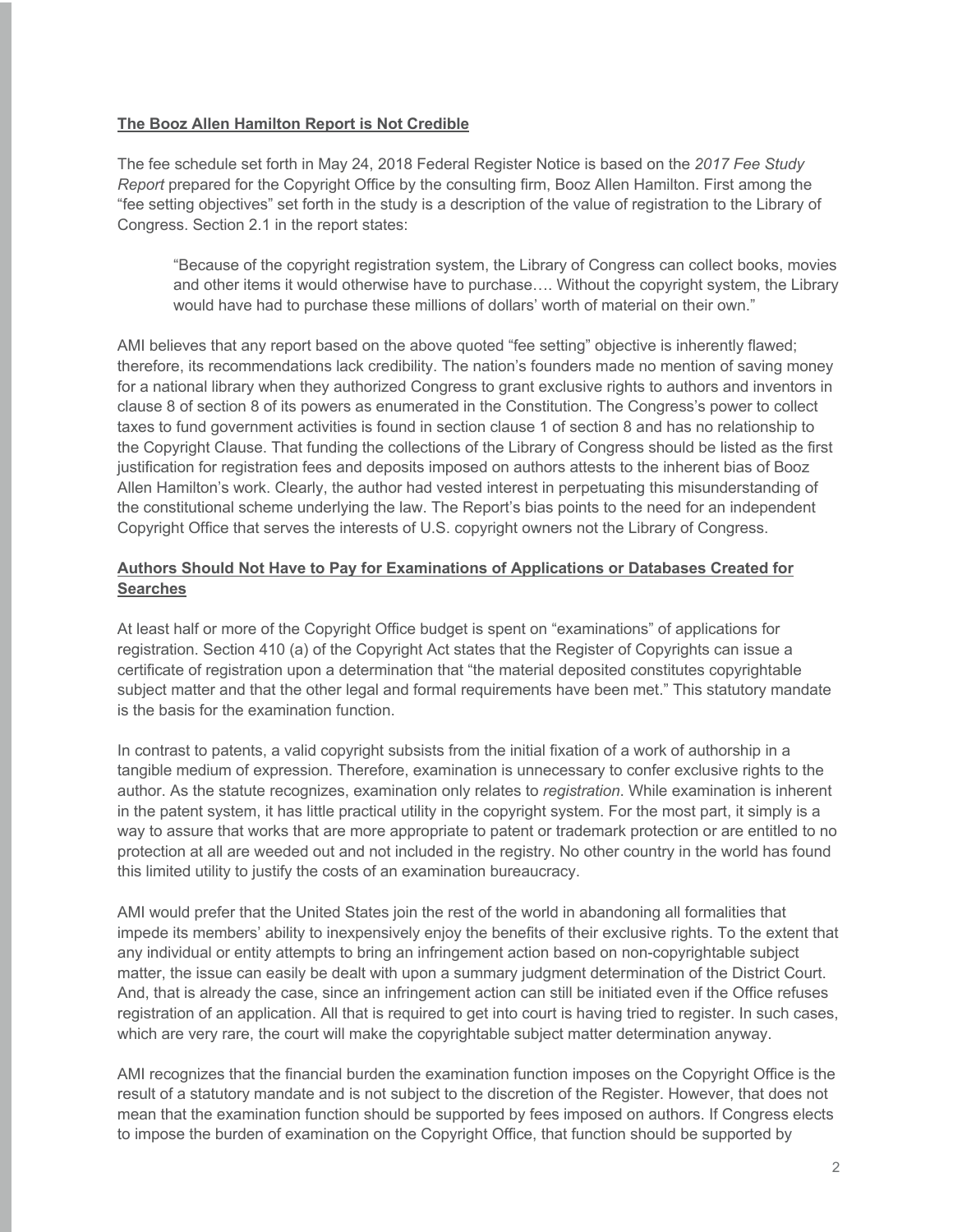appropriated tax revenue, not fees. Were it clear that taxpayer dollars are necessary to support the examination function, Congress might have a stronger incentive to reconsider the statutory foundation for examination and seriously consider the question of whether it is necessary to safeguard any public interest.

In contrast to the Copyright Office, the U.S. Patent and Trademark Office is entirely funded by user fees. This is appropriate because the statutory tests that must be met for an inventor to obtain a patent require a complex examination of the prior art. A patent cannot issue until these tests have been met. By contrast, since 1978, copyright in a work of authorship comes into existence the moment it is fixed in a tangible medium of expression. No examination or other formality is required, therefore, there is no justification for a "user fee" to be imposed upon an author. To the extent that a registry of published works under copyright is of value that value is only to someone seeking to obtain information from the registry's database. Therefore, if the Copyright Office is to be funded from user fees instead of or in addition to appropriated tax revenue the fees should be imposed upon those seeking the data, not from the author who has no need of a registry to enjoy copyright protection.

#### **The Unfair Burden of Registration on Medical Illustrators and Other Commercial Artists**

The Booz Allen Hamilton report also justifies the increase of fees on the grounds that "the Office's public record of copyright ownership and status is critical to facilitating marketplace transactions and encouraging innovation and creativity." This is an assertion for which there is no empirical evidence. There is no explanation of how Copyright Office records play any role whatever in "marketplace transactions," much less "encouraging innovation and creativity." In fact, AMI's research indicates otherwise.

Were the registration system to provide complete and electronically accessible records of all copyright ownership and the contact information necessary to license registered works, the Booz Hamilton assertion that it is meaningful in "facilitating marketplace transactions" might be supportable. Regretfully, that is not the case. As the Federal Register notice observes, "the Office's primary services – including registration and recordation – are mostly voluntary…." Therefore, "demand for these services is *elastic,*" meaning that the burden of fees inherently discourages authors from registering and, therefore, disincents author participation in creating a database of copyright ownership that would have practical value in market place licensing transactions. The result is that there is no practicably usable record of works protected by copyright because the complexities and cost of registration discourage registration. Even the current fee level discourages many AMI members from undertaking the burden of registration. A 2014 survey of AMI members revealed that 53% of respondents *never* register copyrights. Therefore, in the field of medical illustration the current registration system provides no commercially meaningful database of copyright ownership information. And, the proposed *increase* in registration fees will further dis-incent such contributions.

### **Fees Are Not the Only Disincentives to Registering**

As discussed above, more than half of AMI members never register their works, even at the current fee level. In part because compared to many other types of authors, visual artists are exceedingly prolific. Their income is highly dependent on the volume of the works they create for clients. Under the current office rules, they may register only by means of a Single Application or a Standard Application. There is no Group Registration option for works of visual art or animation. AMI members who undertake the burden of registration frequently must register hundreds of works each year. If they use the Single Application, they must fill out forms and pay a fee on a per work basis. To cut down on digital paperwork and lower fees they often use the Standard Application to register multiple works as a "collection." However, registering works as part of a collection will expose them to the possibility that statutory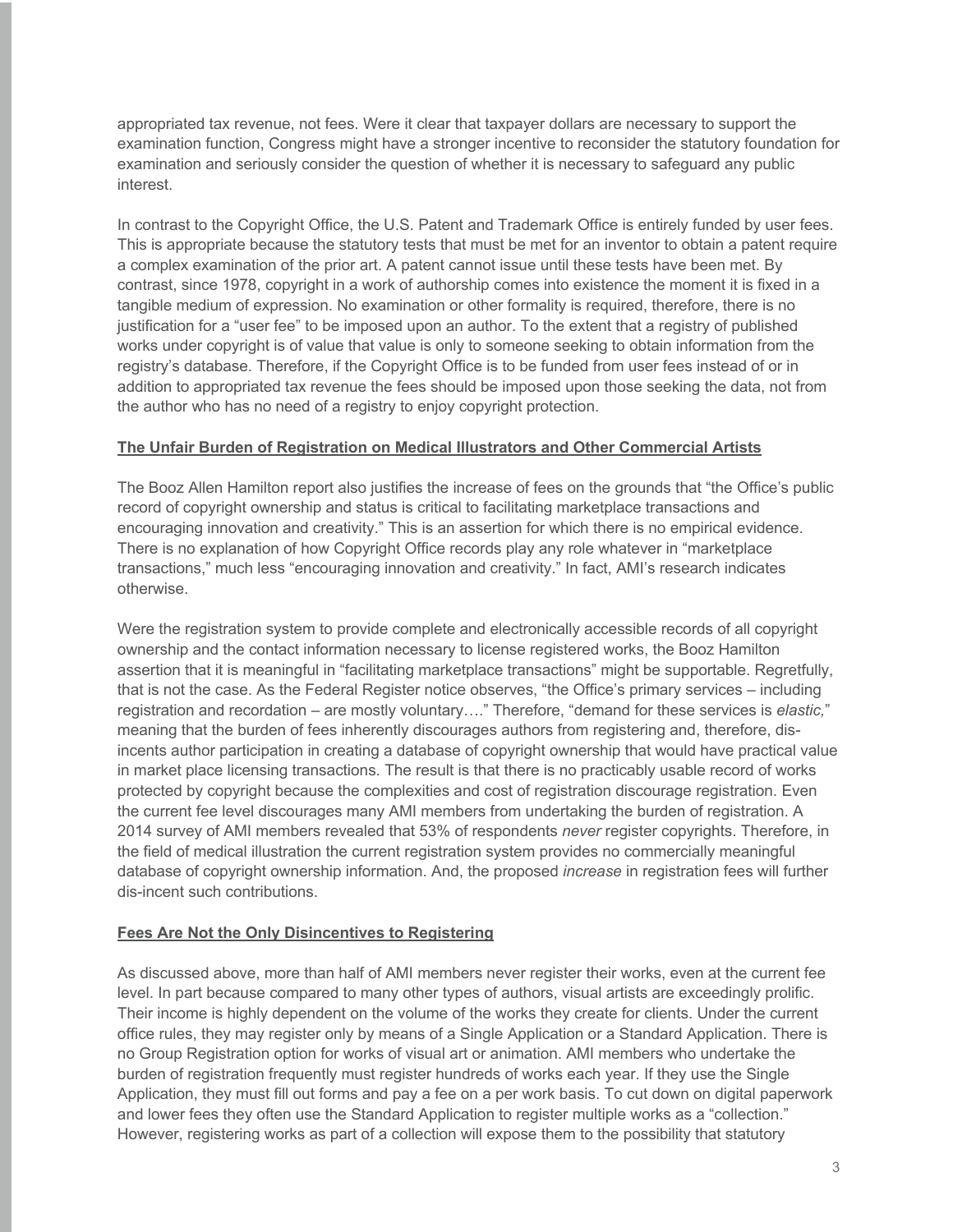damages for infringement of a single work from the collection will be prorated, thus eliminating the deterrent effect on infringers that statutory damages are meant to provide.

Most AMI members who elect to register their works do so themselves without benefit of an attorney or other third party. The burden of registration of hundreds of works seriously cuts into the time they need to create new works and to handle all the other necessary business activities of a sole proprietor working alone. This discourages use of the registration system.

Further, the complexity of the electronic registration forms makes it easy to make mistakes that can inhibit illustrators' ability to enforce compliance with their rights later in infringement litigation. For example, they must be careful to make sure that the title of the work registered matches verbatim the title of the file of the accompanying image they upload. They must be careful to accurately supply the publication date of the work being registered. AMI members are artists, not copyright lawyers. Therefore, it can be difficult to be accurate about matters such as publication date. Is it the date a single copy of the work is delivered to the client? Or, is it the date the work is licensed? Publication is interpreted from the express or implied authorization of the author, so it is necessary for the artist to be clear on a license as to what he or she is authorizing. They must provide the correct answer as to whether the work is made for hire or not. They must make sure that they properly identify the author. If the work is attributed to a pseudonym they must be careful to check the box for pseudonymous works. This can be confusing for a married woman who works under her maiden name rather than her legally changed married name. They must be clear about who is the "claimant" if they are transferring ownership of the copyright. And, they must be careful to be accurate about any limitations of their claim and excluded elements such as preexisting material or derivatives.

The twin burdens of large fees for multiple registrations and the complexity of registration forms discourage use of the registration system thereby lowering the total amount of the Office's fee collections. The result is that the objective of the Copyright system – incenting creativity by providing the economic reward of exclusive rights – is not being met.

#### **The Deposit Requirement**

As discussed above, AMI takes issue with the Booz Allen Hamilton assumption that contributing to the collections of the Library of Congress has any relationship to the purposes of the copyright law.

The deposit requirement, particularly as it relates to digital deposits, also exposes an artist to infringement risk. When deposits are submitted in digital format they can be instantly copied. There is a risk that third parties will gain access to the digitized images and copy them without permission. For this reason, AMI believes that graphic works of art should be exempted from the deposit requirement. While this is not directly related to the current request for comments on the fee schedule, there is a relationship.

Copyright Office policy is to discard deposit copies 20 years after registration even though the copyright in the works will continue in force many decades longer. This again brings into question whether deposit is an appropriate formality under the copyright law. From the point of view of illustrators, the only value a deposit can have is as proof of the original work in an action against an infringer. However, there is no such value when the infringement litigation takes place after the deposit has been discarded. Currently, the only way artists can have the Office retain physical deposits for litigation purposes after 20 years is to pay a \$540 fee for retention of the deposit for the full term of the copyright. The justification for this fee is that it is needed to cover storage costs. The proposed fee schedule establishes a new fee of \$220 for full term retention of digital deposits. Presumably this is only now relevant because 20 years ago the Office had only begun accepting digital deposits. AMI assumes that retention of physical deposits requires the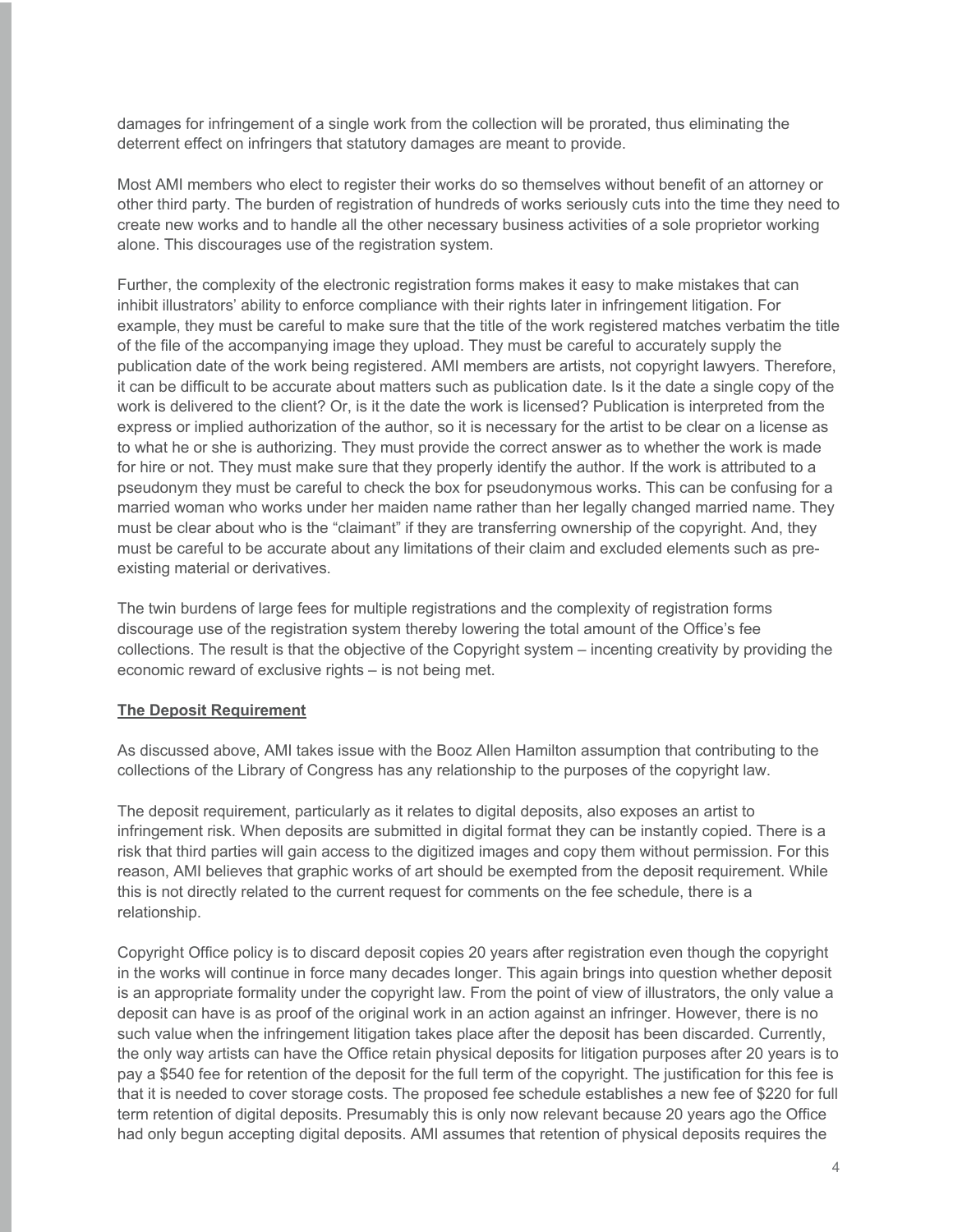Office to pay rent and maintenance costs for warehouse facilities. However, digital copies are kept in a server, on the cloud or in a disk drive where there are no comparable costs. The Federal Register notice setting forth this new fee does not provide any explanation of what these digital retention costs are. In the absence of a persuasive explanation, AMI objects to this new fee.

#### **The New Fee Schedule Does Not Consider Ability to Pay**

As noted above the majority of AMI members never register. If the Copyright Office is ever to have a complete database of works of medical illustration and works of other visual artists, this will have to change. Clearly, it will not change by raising fees for registration of works of visual art as the new fee schedule proposes. If the Office is to increase the percentage of works created that are also registered it should cut fees instead of raising them.

One way to do this without increasing the taxpayers' contribution to Copyright Office costs is to assess fees using a methodology that takes into consideration both abilities to pay and the relative monetary value of the works being registered. Currently, the fee to register a blockbuster Hollywood film is the same as an AMI member pays to register a single illustration. AMI considers this to be grossly inequitable. This is particularly disappointing given the fact that Section 708 (a) of the Copyright Act requires that fees "be *fair and equitable* given the objectives of the copyright system." (Italics supplied.) To some extent the Copyright Act itself perpetuates an inequitable system. Each year the Office collects and distributes hundreds of millions of dollars of statutory royalties on behalf of some of the deepest pockets in U.S. industry. Yet, fees for administering statutory licenses are capped at 50% of costs. And, the Office has yet to meet even this threshold in its fee structure.

Furthermore, AMI members experience with the Copyright Office gives them little confidence that a 36% increase in fees will result in faster, more accurate service, timely correspondence, or someone who will actually answer the phone. Waiting 6 to 12 months for a registration certificate is a failure of service when the requirement for timely registration is 90 days. The Office should be accountable for the same timeliness as creators. What expectation can creators have that the new fee structure will improve the service of the Copyright Office?

The fee structure of the United States Patent and Trademark Office (USPTO) stands in sharp contrast to that of the Copyright Office. Its fee structure is designed to shift the burden away from the individual inventor, small business and non-profit applicant. The USPTO has highly discounted fees for "small entities" and "micro entities." Small entity fees are generally half the standard fee and micro entities pay less than one third the amount required of deep pocket filers. Thus, USPTO cost recovery is shifted to those with a greater ability to pay. We suggest that the Office open an inquiry into methodologies that would similarly shift the fee burden to large, corporate entities.

### **Group Registration**

Currently, the Copyright Office has no mechanism for group registration of non-photographic works of graphic art. As stated above, many AMI members seek registration for multiple images in a Standard Application as a *collection*. While this reduces the financial burden on the illustrator, filing as a collection may limit the illustrator's ability to enjoy the full benefit of statutory damages in an infringement action. Without the prospect of statutory damages an artist's copyright has little meaning because actual damages would rarely justify the costs of litigation necessary to enforce the copyright. AMI notes that the May 24 Federal Register notice states that "the Office is considering expanding the categories of works eligible for group registration through rulemaking in the near future." AMI encourages the Office to undertake such a rulemaking and that all works of graphic art be made eligible for group registration.